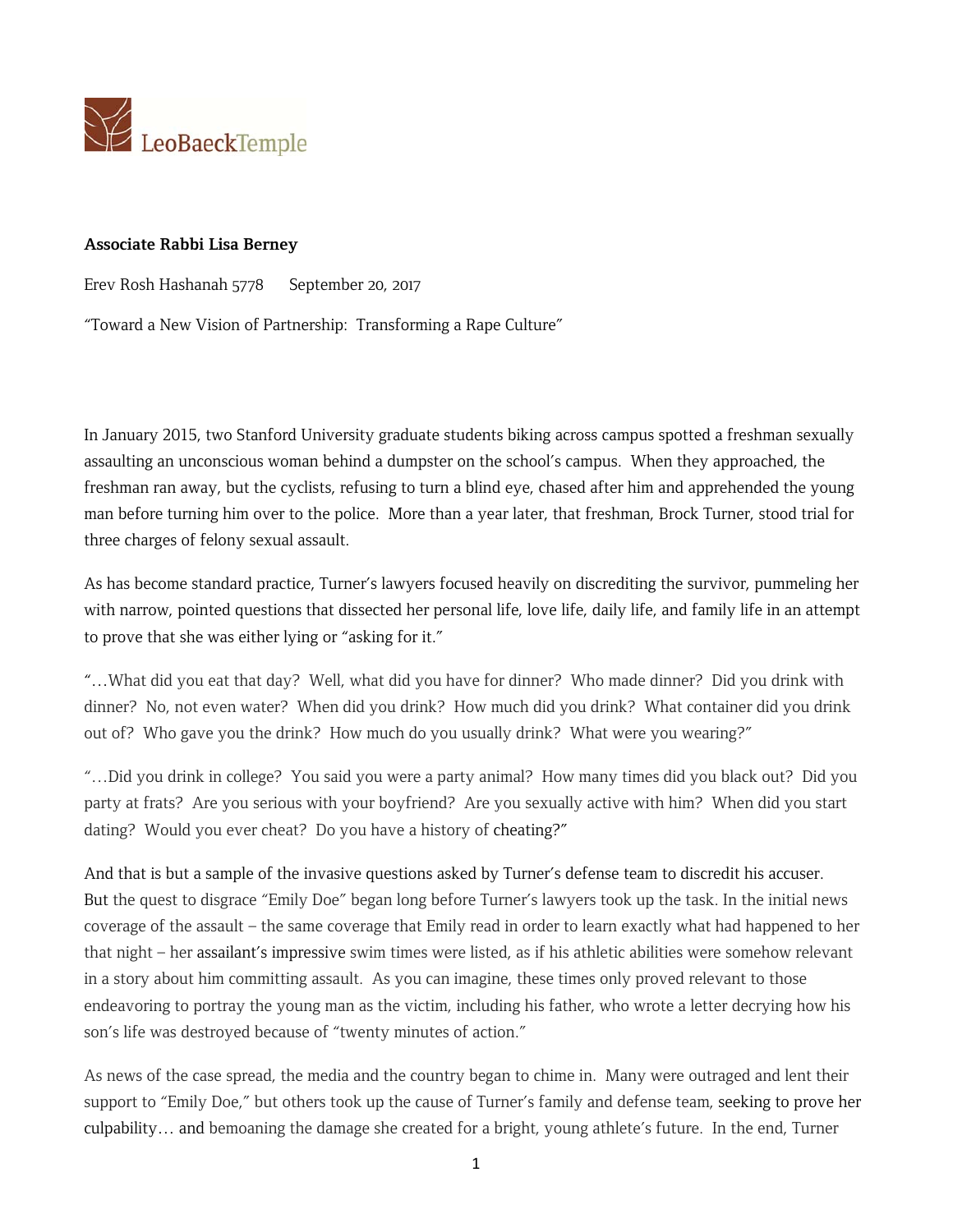was sentenced to only six months in jail by a judge who claimed that a harsher sentence would have "a severe impact" on the swim star, leaving Emily to wonder who would notice the "severe impact" the assault had left on her.

Like countless other survivors, "Emily" discovered that true justice rarely comes for those who experience sexual assault, because a society that ought to be focused upon deterring violence against women and bringing its perpetrators to justice remains too inclined to place the survivors, rather than the assailants, on trial.

In fact, five years ago, in Liberty County, Texas, a defense lawyer called an 11-year old gang rape victim a "spider" luring men into her web.<sup>1</sup> Meanwhile a Department of Justice investigation into the Baltimore Police Department last year revealed that police officers routinely interrogated survivors with dismissive questions, such as "Could you be imagining that?" or "Why are you messing up that guy's life?" The report notes that one sex crimes detective was overheard complaining that, "In homicide, there are real victims; all our cases are nonsense." $2$ 

This is the reality that survivors of sexual assault face in our country, and yet, time and again, we wonder how rape happens and why survivors fail to come forward and report their attack.<sup>3</sup> When we report a break-in, no one asks us why we left our homes unguarded. When we file a malpractice suit, no one laments the promising future of the young doctor in jeopardy. But when a sexual assault survivor dares to report the crimes against her, the very people charged with protecting her safety question her integrity, while people with little to no knowledge of the case publicly mourn the fate of the perpetrator. All of the sudden, what you wore, what you drank, when you smiled, and who you've dated become matters for public debate, and all this occurs only in the rare instance that there is enough evidence to even try the case.

And, so, many women learn at an early age that it is our responsibility to remain vigilant in a world we have accepted is not safe for women. I remember becoming fully aware of this reality during one of my freshman seminars in college, when a teacher asked the men in the classroom:

"What steps do you take, on a daily basis, to prevent yourselves from being sexually assaulted?" At first, there was an awkward silence. Some of the guys looked around, confused, as if the teacher had just asked a trick question. Finally, someone said: "Nothing. I don't think I have ever thought about it."

The teacher then asked the women in the classroom the same question: "What steps do you take on a daily basis, to prevent yourselves from being sexually assaulted?"

 <sup>1</sup> Cindy Horswell, "Lawyer likens gang-rape victim to a spider luring men to web," *Houston Chronicle*, November 28, 2012.

<sup>2</sup> Tyler Kingkade, "And People Ask Why Rape Victims Don't Report to Police," *HuffPos*t, Aug 12, 2016.

<sup>&</sup>lt;sup>3</sup> According to the Federal Bureau of Justice between 2006-2010, 65 percent of sexual assaults went unreported: https://www.bjs.gov/content/pub/press/vnrp0610pr.cfm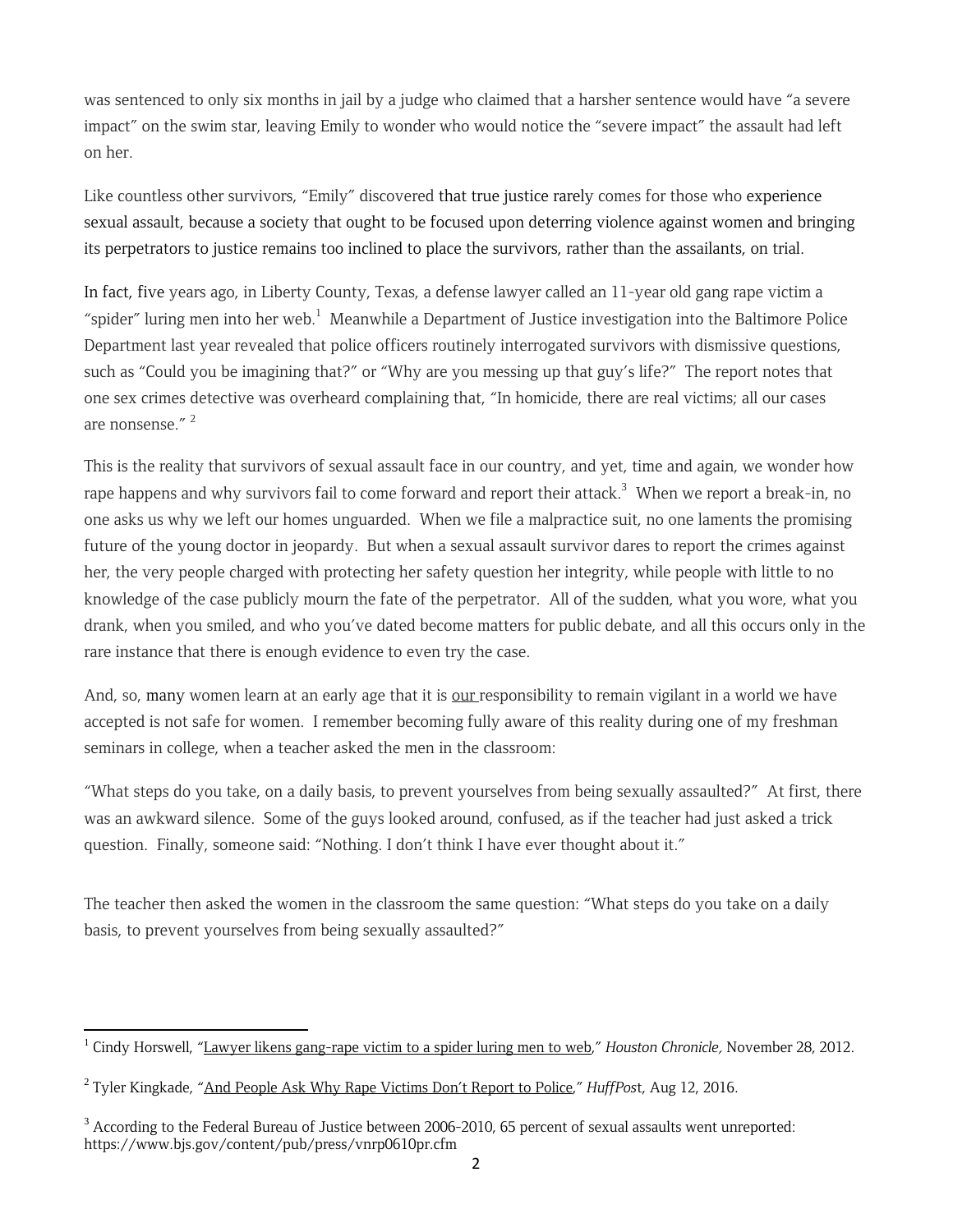Immediately, a sea of hands shot up in the air: "I don't park between two large trucks or SUVs. I always carry a cell phone in my hand. I don't go running at night. I take self-defense classes. I close all the windows when I go to sleep. I never rent an apartment on the first floor. I carry pepper spray. I watch what I wear. I only go out in groups. I meet men on first dates in public places. I don't drink too much. I don't make eye contact with men on the street. I try not to smile at men at the gym or coffee shops because I don't want to send them the wrong message." <sup>4</sup>

Later, many of the women in the class realized that our precautions were instinctual. We had become so used to living in a culture in which violence against women is commonplace that we learned to incorporate these behaviors in an attempt to protect ourselves.

We had internalized that this is just how the world is – the possibility of sexual assault is our accepted reality – and it was our responsibility to ward off potential threats.

And in a country in which one out of five women will be sexually assaulted during her lifetime,<sup>5</sup> that is about 155 people in this sanctuary tonight, it makes sense that defending against such violence is constantly on women's minds. And in a world in which our collective response to sexual assault is to judge and blame the survivor, it makes sense that women take this responsibility upon themselves, no matter how futile that often proves to be. What makes less sense is why we, as a society, have allowed violence against women to become a "woman's problem."

We know that the epidemic of sexual assault reaches far outside the confines of a single gender. Straight and homosexual men, as well as transgender individuals have all survived sexual assault, even though the number of male victims is much smaller than that of their female counterparts. But one need not be a survivor to be affected by this issue.

When the men in my seminar heard the responses of the women in the room, they were deeply saddened and shocked. They had no idea the level of fear that their friends, girlfriends, sisters, and mothers dealt with on a daily basis. They felt dismayed listening to their female classmates tell them about the objectifying comments they receive about their bodies or the unwanted touching that was simply a part of their lives. Whether these young men had known it or not, sexual assault was an accepted reality in their lives as well.

For violence against women transcends social, religious, and economic boundaries – rich or poor, black or white, Asian or Hispanic, Jewish, Muslim, or Christian. And though we often like to profess otherwise, our Jewish communities are not exempt from this epidemic either. Our day schools, religious schools, youth groups, Hillels, young adult programs, synagogues and institutions are not immune.

<sup>&</sup>lt;sup>4</sup> Jackson Katz, *The Macho Paradox: Why Some Men Hurt Women and How All Men Can Help* (Naperville: Sourcebooks, 2006). A similar rendition of this exercise was performed routinely by noted gender violence prevention expert Dr. Jackson Katz, who has lectured at more than 2700 colleges, universities, prep schools, and high schools.

<sup>&</sup>lt;sup>5</sup> Centers for Disease Control, "The National Intimate Partner and Sexual Violence Survey," (2010), 1.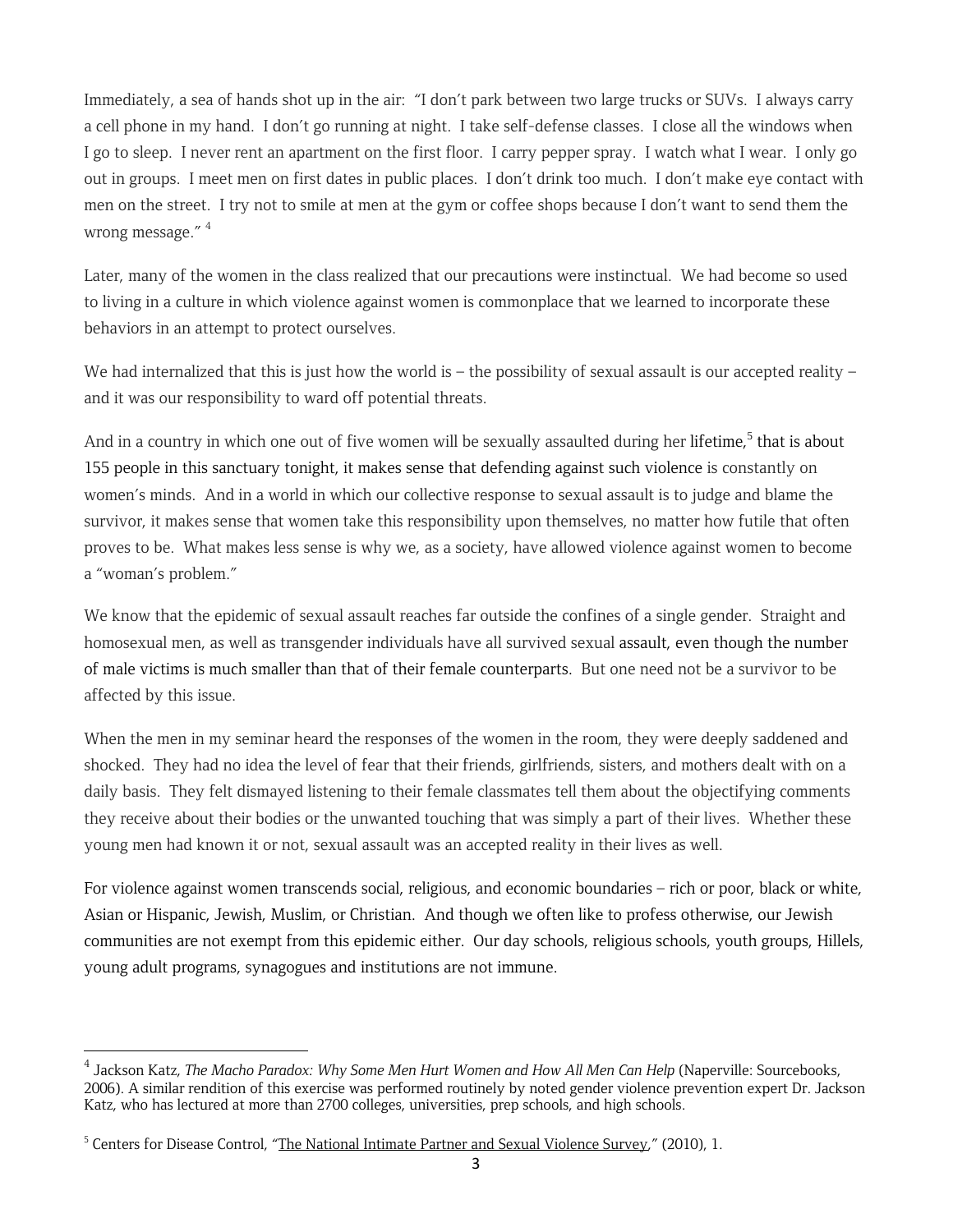In fact, violence against women is as old as the Bible itself. In the Book of Samuel, we find the horrific story of Tamar, daughter of King David. Obsessed with her beauty, Tamar's half-brother, Amnon, devises a plan to get her alone and forces himself upon her. Now that he has taken what he wants, his obsession turns to hatred. No longer a virgin, Tamar's "value" diminishes in Biblical society, and the crime against her turns into a lifelong shame that she must bear.

When the celebrated King David discovers the crime, he grows angry but refuses to intercede. Some versions of the Bible, including the Dead Sea Scrolls, suggest that David, "refused to punish his son Amnon, because he loved him, since he was his firstborn." Thus, no rebuke comes for Amnon, and no justice comes for Tamar. Later, Tamar's brother, Absalom, murders Amnon and rebels against the crown, inciting further violence, but that is of little consolation to Tamar, whose story, like too many today, ends only in silence and despair.

As the famous playwright and feminist activist Eve Ensler reminds us: "The epidemic of violence toward women is shocking; it's global; it's so profound and it is so devastating; and it is so in every little pocket of every little crater, of every little society, that we don't even recognize it because it's become so ordinary." <sup>6</sup>

In *this* community, men and women alike understand that violence against women is unacceptable and that we should do our best to stop it. And we also know that masculinity is not the enemy of civilization and that many men are appalled by the violation of their female counterparts. I live and work with some of the kindest, most loving men I know.

The problem is that it's very difficult to see how *our* regular and seemingly acceptable behaviors and words can sometimes perpetuate a culture that promotes violence against women without us even realizing it. From the television and movies we watch, to the photos and videos we consume and share, to the words we speak, each of us makes a series of seemingly innocuous, daily decisions that determine what the accepted culture is.

And, given the sheer pervasiveness of violence against women in America, it seems clear, that collectively, at least, we've been making too many of the wrong choices.

Some of us may still wonder whether little decisions, such as the images we consume or the words we speak, can truly affect us or the civilization that surrounds us, but scientific research harbors no such reservations. In a contribution to the blog "Gray Matters," three *New York Times* columnists discussed the repercussions of media violence on actual behavior: "There is now consensus that exposure to media violence is linked to actual violent behavior – a link found by many scholars to be on par with the correlation of exposure to secondhand smoke and the risk of lung cancer..."<sup>7</sup> a correlation that has led to a ban on smoking in all restaurants in California.

<sup>&</sup>lt;sup>6</sup> Eve Ensler, "Happiness in Body and Soul," Ted Talk, May 27, 2009.

<sup>7</sup> Vasilis K. Pozios, Praveen R. Kambam and H. Eric Bender, "Does Media Violence Lead To The Real Thing?" *The New York Times*, August 23, 2013.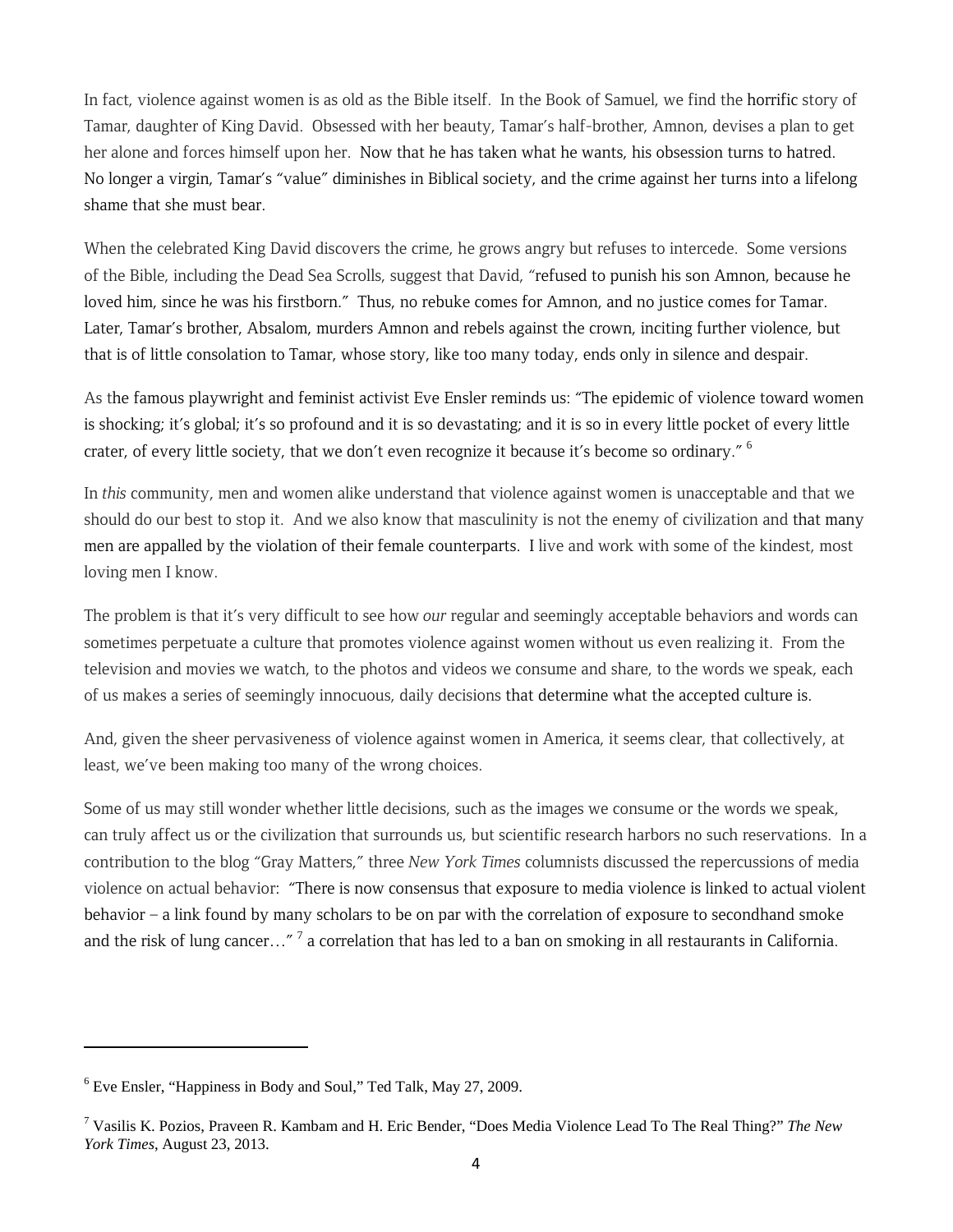While watching or reading gratuitous depictions of sexual assault does not directly cause someone to violate another person, repeated exposure to imagery and words of violence toward women, especially when the medium suggests that such behavior may be desirable or sexy, slowly reinforces the idea that such violence may be acceptable in a relationship, either to us or to someone else. If we reiterate a message over and over again, that message sinks in. If it didn't, advertising wouldn't be a multi-billion dollar industry.

I remember walking into a 9th grade religious school classroom several years ago to discover students discussing an episode of *Gossip Girl*, in which a high school student grabs his love interest, throws her against a wall, and proceeds to call her degrading names, telling her that, "she wants it," before initiating sex without asking for consent. My students, both male and female, raved about how sexy, hot, and passionate the scene was. They did not talk about this character as the guy who previously tried to date rape another classmate in an earlier episode; they talked about him as a brooding bad boy. His aggression was depicted as irresistible on screen, and so it felt to the teens watching at home.

In fact, teens consistently post on Facebook and Instagram, or text to their friends pictures of girls' bodies, some they know and some they don't, and then proceed to comment on how ugly or pretty they are and what they would like to do to them, as if they have a claim on them. In the recent Netflix series, *13 Reasons Why*, we witness the heartbreaking consequences of such a seemingly harmless act when a high school student posts an inappropriate picture of a female classmate, without her knowledge or consent. Fellow classmates take the photo out of context, responding with a slew of crude jokes and unwanted advances that send a young woman into a deep state of isolation and depression. If this sort of thing were happening in just one school, that would be one school too many. But I think we know that we're not just talking about one school. We're literally talking about every school.

And it's really no wonder. After all, our kids are only learning what we are teaching them. Stop to think for a moment about what our kids learned from the infamous "Access Hollywood" tape last fall. "When you're a star, they let you do it," said our President. "When you're a star, they let you do it. You can do anything." This, a description of how the President of the United States would kiss and grope women without their consent.

Perhaps even more disconcerting, however, was the explanation he offered for his comments. "This was lockerroom banter…" as if the debasing language we use among men to discuss women is okay and less damaging when it happens in the privacy of a locker room… as if this kind of language doesn't impact how we *actually* treat women.

Rather, our words send powerful messages about how sexual violence is viewed in our world. And our words are, all too often, right at home in a society in which all genders have learned to objectify and degrade women in casual conversation, even unwittingly.

Three weeks ago, while in the midst of working on this sermon, I drove past a car in Beverly Hills with the bumper sticker: "Four Doors for More Whores." Unfortunately, I wasn't surprised. We've all heard language towards women that makes us cringe, but it's what doesn't make us cringe that can prove the most damaging: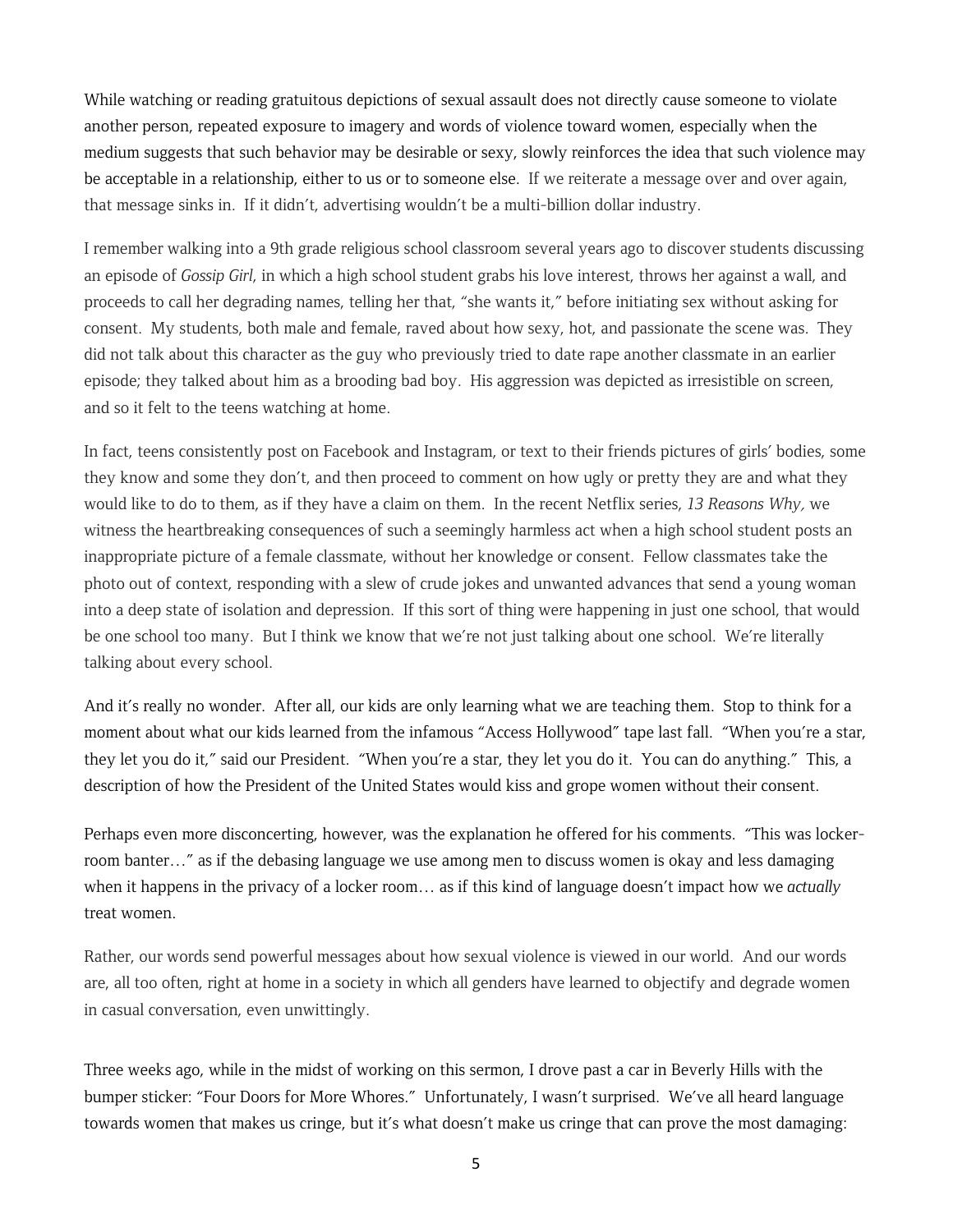The student who leaves the classroom, declaring, "That test just raped me." The office mate who encourages a coworker to take charge in a situation, saying, "Come on, show some balls." The friend who calls someone cowardly by referring to a woman's body, "Don't be a pussy." The parents who responds to their young son pulling a girl's hair by saying, "He just likes her" or by remarking that "boys will be boys" when their aggressive play hurts someone on the playground instead of teaching our children about the importance of respecting physical boundaries and always asking for consent.

None of these people mean even a bit of harm with their words. But the very fact that none of these phrases catch us by surprise is telling. As a society, we speak the language of sexual assault…and we all know how to translate it.

Abraham Joshua Heschel, in his book *Man's Quest for God*, emphasizes the significance of our language: He says, "We shall never be able to understand that the spirit is revealed in the form of words unless we discover the vital truth that speech has power, that words are commitments.<sup>"8</sup> One might think that demeaning language used by Donald Trump or on bumper stickers or in an office can be said innocently. But Heschel offers us a theological imperative: our words express the commitments of our souls. What will we demonstrate – by what we choose to say… or watch… or emulate – about the commitment of our souls?

Blessedly, our biblical tradition offers something more than the model of what happened to King David's daughter Tamar to guide the commitment of our souls.

We have a book aptly named *The Song of Songs*, the love poetry of the Bible, in which we meet two lovers on equal footing. These lovers do not seek to dominate one another…they do not need to demonstrate their power or seize control…to take or violate. Instead, they share words of true mutuality and partnership—words not simply of love or lust, but of genuine respect and friendship. Their words are safeguarded as loving expressions, never degrading epithets. Their kinship enhances both of them by nourishing and developing one another with affection and care, consent, and collaboration.

*Arise, my friend, my beautiful one and go forth! For now winter is past, the rains are over and gone. The blossoms have appeared in the land, the time of pruning has come; The song of the turtledove is heard in our land. The green figs form on the fig tree, the vines in blossom give off fragrance. Arise, my friend, my beautiful one and go forth! 9*

These young lovers offer a picture of how we are supposed to interact with one another as co-humans born to this world – partners who empower and inspire one another, or as biblical scholar and fellow Leo Baecker,

<sup>8</sup> Abraham Joshua Heschel, *Man's Quest for God*, 25.

<sup>9</sup> Song of Songs 2:10-13